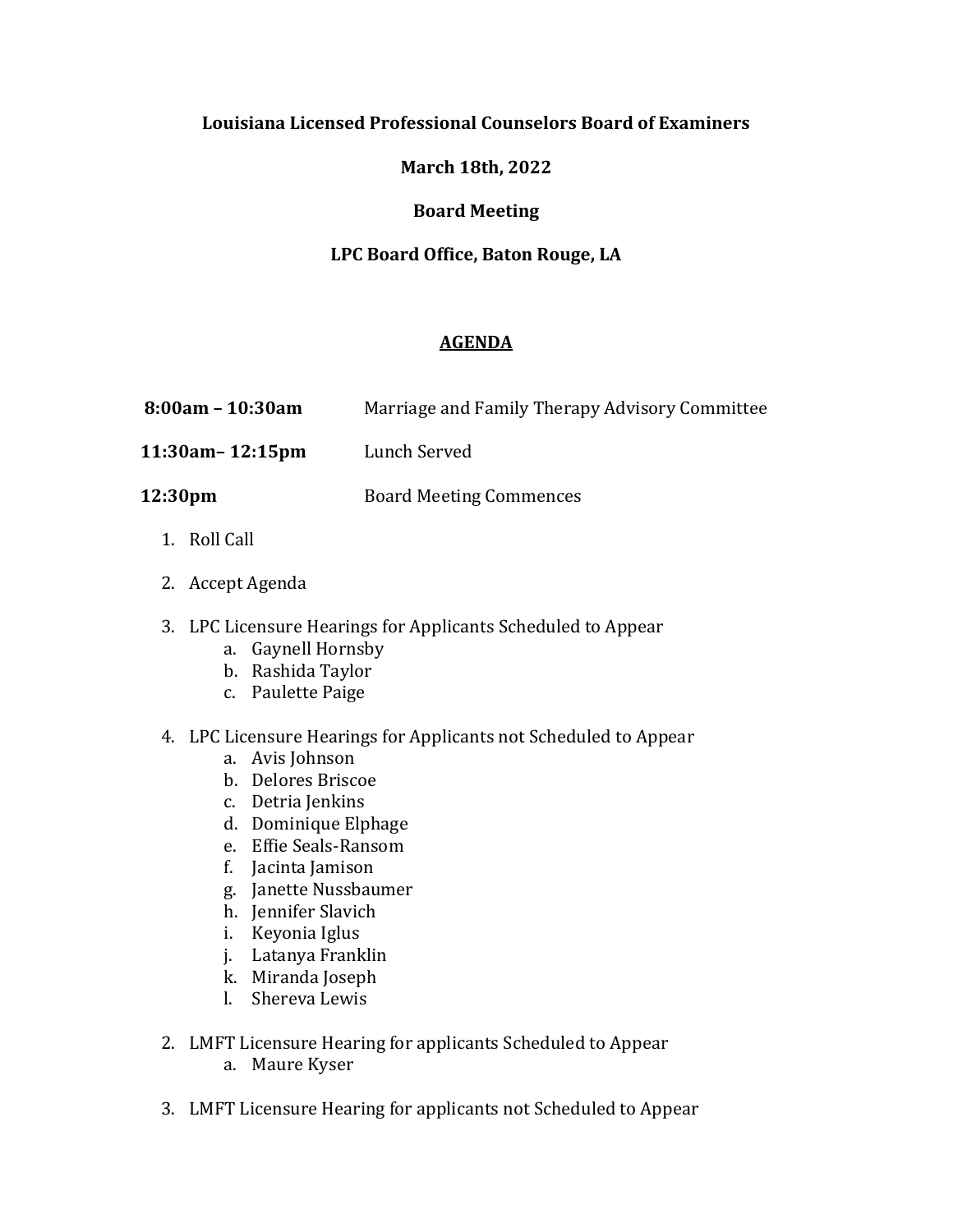### a. Charron Thomas

- 5. Public Comments
- 6. Recess
- 7. Approval of Board Minutes from the January Board Meeting
- 8. Committee on Disciplinary Affairs Report: K Tyner, N Pierce, R Salgado, J Doming, J Raines
	- a. Consent Agreement #20/21-74, 20/21-133, 20/21-158, LPC #2059
	- b. Cases to Open, Close, and Dismiss
	- c. Public Comments
- 9. Committee on Legislative Affairs Report: C Guillotte, J Mims, E Airhia, K Hebert, A Trogden
	- a. House Bill 582, Counseling Compact
	- b. Legislation, Updates, and Feedback from LCA
	- c. Public Comments
- 10. Committee on Licensure/Supervision/Appraisal Report- LPC: L Fazio-Griffith,
	- J Mims, A Johns, R Salgado
		- a. Review of Applicants for Approval or Intent to Deny
		- b. Discussion of Specific Applicant Issues/Concerns
		- c. Public Comments
- 11. Committee on Licensure/Supervision-LMFT: C Guillotte, R Cathey, K Tyner, F Nash
	- a. Review of Applicants for Approval or Intent to Deny
	- b. Discussion of Specific Applicant Issues/Concerns
	- c. Public Comments
- 12. Marriage and Family Therapy Advisory Committee Report: R Cathey, C Guillotte, K Tyner, F Nash
	- a. Recap of MFTAC Meeting
	- b. Updates
	- c. Public Comments
- 13. Committee on Professional Assistance Program Report: E Airhia, L Fazio-Griffith, R Cathey
	- a. Update on PAP Committee Activities
	- b. Cases to Open, Close, and Dismiss
	- c. Public Comments
- 14. Committee on Budget Report: N Pierce, R Salgado, J Doming
	- a. Review and Approval of January 2022 Financial Report